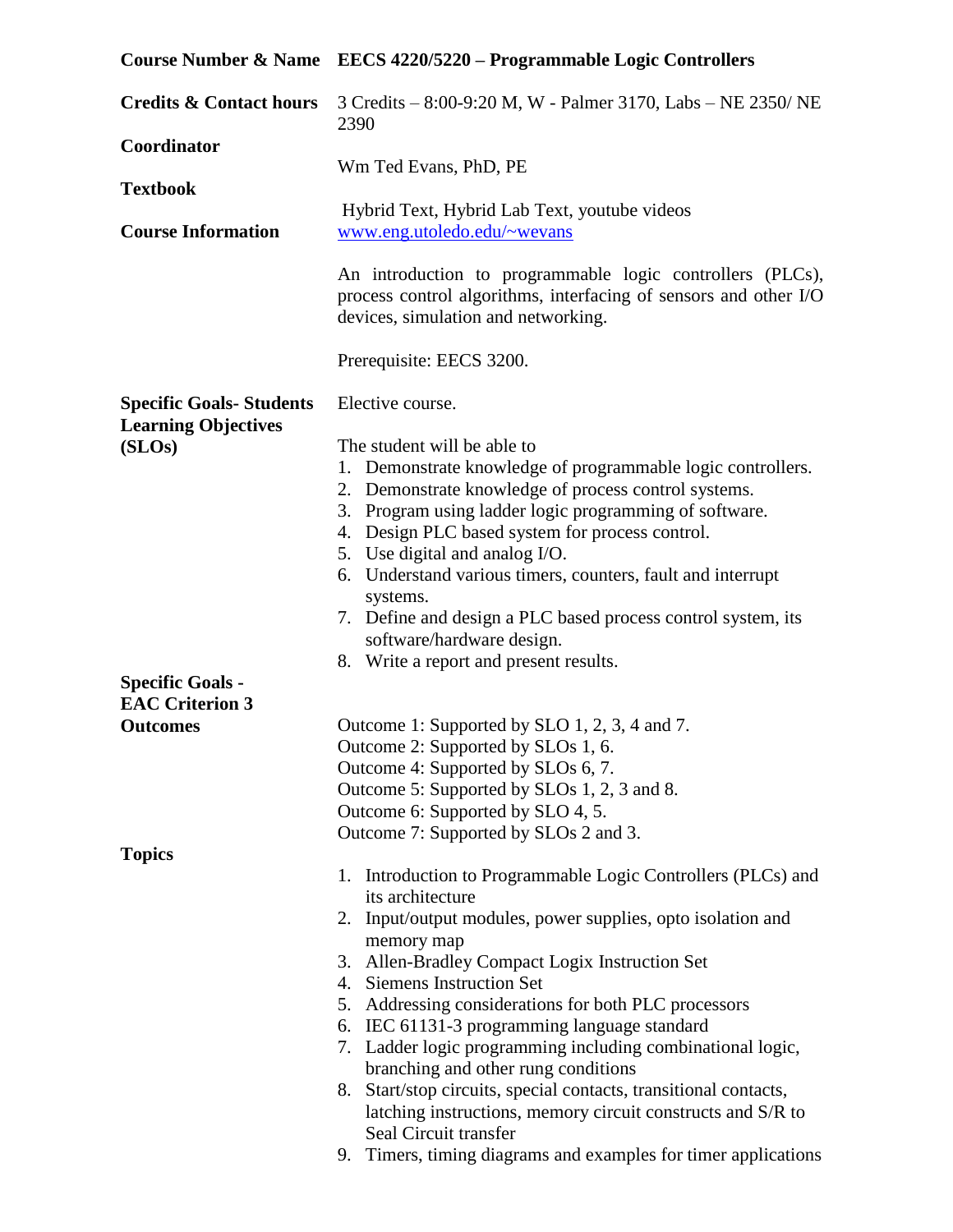|                       | 10. Counter basic programming, Arithmetic, program control<br>instructions      |                                                     |  |  |
|-----------------------|---------------------------------------------------------------------------------|-----------------------------------------------------|--|--|
|                       | 11. Control Panel Construction Standards                                        |                                                     |  |  |
|                       |                                                                                 | 12. Control standards external to the Control Panel |  |  |
|                       | 13. Analog module-programming examples, Fault and interrupt<br>service routines |                                                     |  |  |
|                       | 14. Sequential Programming Concepts                                             |                                                     |  |  |
|                       | 15. Process control PLC programming including Faceplate                         |                                                     |  |  |
|                       | 16. HMI Programming Organization                                                |                                                     |  |  |
|                       | 17. Siemens Function/Function Blocks                                            |                                                     |  |  |
|                       | 18. Motion Control of single axis motion systems                                |                                                     |  |  |
|                       | 19. PID implementation including HMI                                            |                                                     |  |  |
| Class will be graded: | Labs                                                                            | 40 %                                                |  |  |
|                       | Midterm exam                                                                    | 25 %                                                |  |  |
|                       | <b>Final Exam</b>                                                               | 25 %                                                |  |  |
|                       | <b>Quizzes</b>                                                                  | 10%                                                 |  |  |
|                       | $(A > = 90, B > = 80, C > = 70, D > = 60)$                                      |                                                     |  |  |
|                       | <b>Midtern</b>                                                                  | <b>Class Period</b>                                 |  |  |
|                       | <b>Final</b>                                                                    | <b>Class Period</b>                                 |  |  |

Read the restart text at:

<https://www.utoledo.edu/rocket-restart/signage/pdf/rocket-restart-manual.pdf>

There are no make-up exams for this course. If you have a problem or conflict and cannot attend an exam, let me know beforehand and we will try to work something out. No credit will be given for a missed exam that we haven't made arrangements about beforehand unless you have a *really excusable* emergency. Cell phone use will not be allowed. If you do not have a calculator, buy one and bring it to class.

Cheating is not allowed and will be punished by rules of U of Toledo Student Handbook.

**Subject:** RSLogix500 free tutorial link

The technote the tutorial says to go to isn't there when you search for it but if you click "downloads" and then "view all downloads" and then "find drivers and firmware" you will be at the product search page the technote would bring you to.

[https://onlineplcsupport.com/free-rslogix-500-download-micro-starter](https://nam04.safelinks.protection.outlook.com/?url=https%3A%2F%2Fonlineplcsupport.com%2Ffree-rslogix-500-download-micro-starter&data=02%7C01%7CWILLIAM.EVANS%40utoledo.edu%7Cee6cb78c3a28435be4be08d86bd2f50e%7C1d6b1707baa94a3da8f8deabfb3d467b%7C0%7C0%7C637377901087311787&sdata=QB5Z%2BfsvHmQtULvzoGv8Gg%2F2gvsX8P0NfL5qBfqt6AI%3D&reserved=0)

For this course, 40 points for labs are required. Only a max of 20 points for labs will be accepted after April 1, 2022. The lab points may not be used in other grading areas. Lab point scoring is covered in the schedule that follows in the syllabus.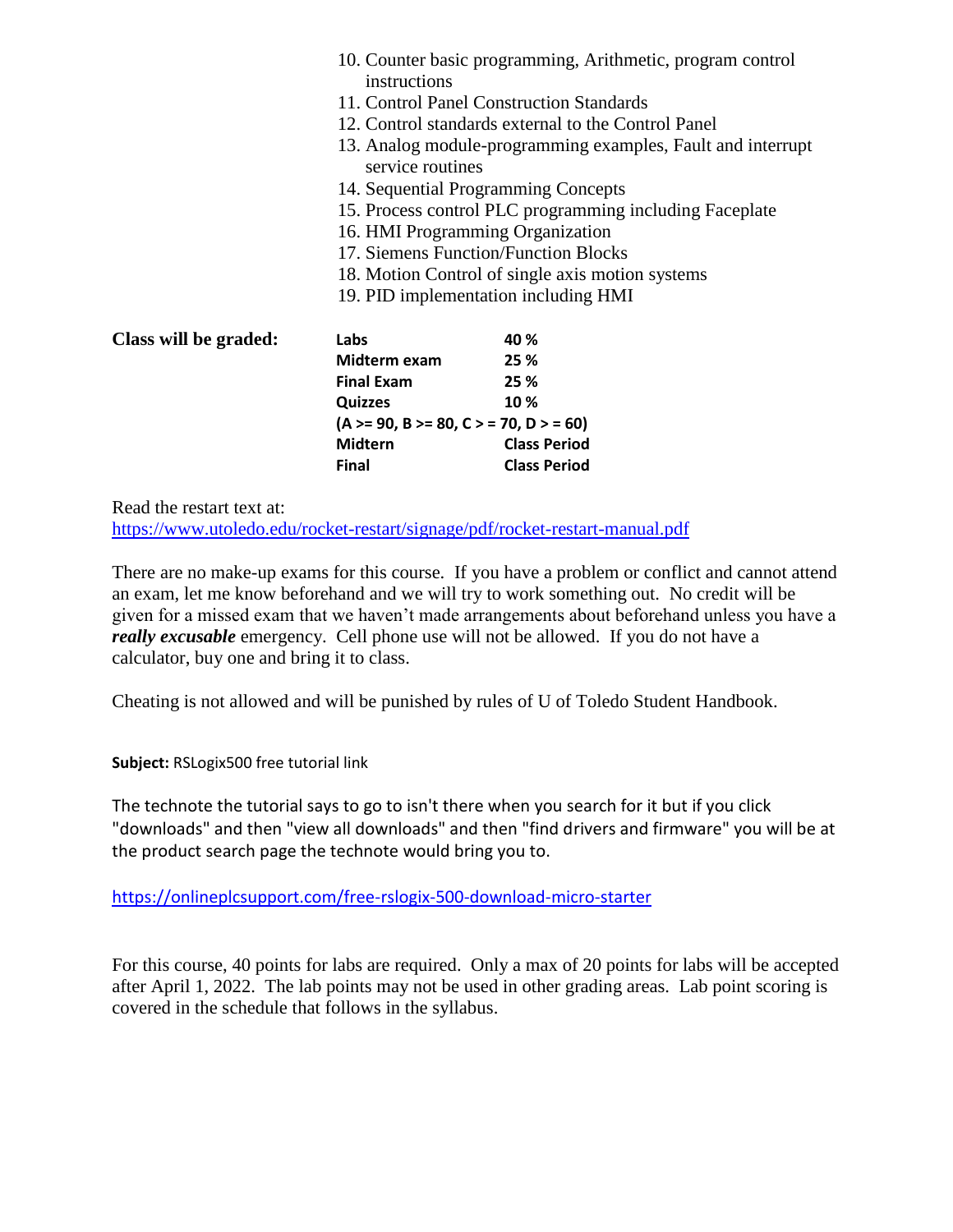## **Lectures**

| <b>Review Lecture</b> | Chapter 1              |  |
|-----------------------|------------------------|--|
| <b>Review Lecture</b> | Chapter 2              |  |
| Lab 2.1               | Chapter $2 - pg$ 31-35 |  |
| <b>Review Lecture</b> | Chapter 3, 4           |  |
| Lab 4.1               | Chapter $4 - pg$ 34-37 |  |
| <b>Review Lecture</b> | Chapter 5              |  |
| Lab 5.1               |                        |  |
| <b>Review Lecture</b> | Chapter 6              |  |
| <b>Review Lecture</b> | Chapter 6 cont.        |  |
| <b>Review Lecture</b> | Chapter 7              |  |
| Lab 7.1               |                        |  |
| Lab 7.2               |                        |  |
| <b>Review Lecture</b> | Chapter 8              |  |
| Lab 8.1               |                        |  |
| Review Lecture        | Chapter 9              |  |
| <b>Review Lecture</b> | Chapter 10             |  |
| Lab 10.               |                        |  |
| <b>Review Lecture</b> | Chapter 11             |  |
| Lab 11.1              |                        |  |
| Test 1                | Ch. 1-10               |  |
| <b>Review Lecture</b> | Chapter 12             |  |
| <b>Review Lecture</b> | Chapter 13             |  |
| Lab 13.               |                        |  |
| <b>Review Lecture</b> | Chapter 14             |  |
| Lab 14.1              |                        |  |
| <b>Review Lecture</b> | Chapter 15             |  |
| <b>Review Lecture</b> | Chapter 15 cont.       |  |
| Lab 15.               |                        |  |
| <b>Review Lecture</b> | Chapter 16             |  |
| Lab 16.               |                        |  |
| <b>Review Lecture</b> | Chapter 17             |  |
| Review Lecture        | Chapter 17 cont.       |  |
| Lab 17.               |                        |  |
| <b>Review Lecture</b> | Chapter 18             |  |
| Review Lecture        | Chapter 19             |  |
| Review Lecture        | Chapter 19 cont.       |  |
| Lab 19.               |                        |  |
| Review Lecture        | Chapter 20             |  |
| Lab 20.1              |                        |  |
| Review Lecture        | Chapter 21             |  |
| Lab 21.1              |                        |  |
|                       |                        |  |
| Final                 |                        |  |